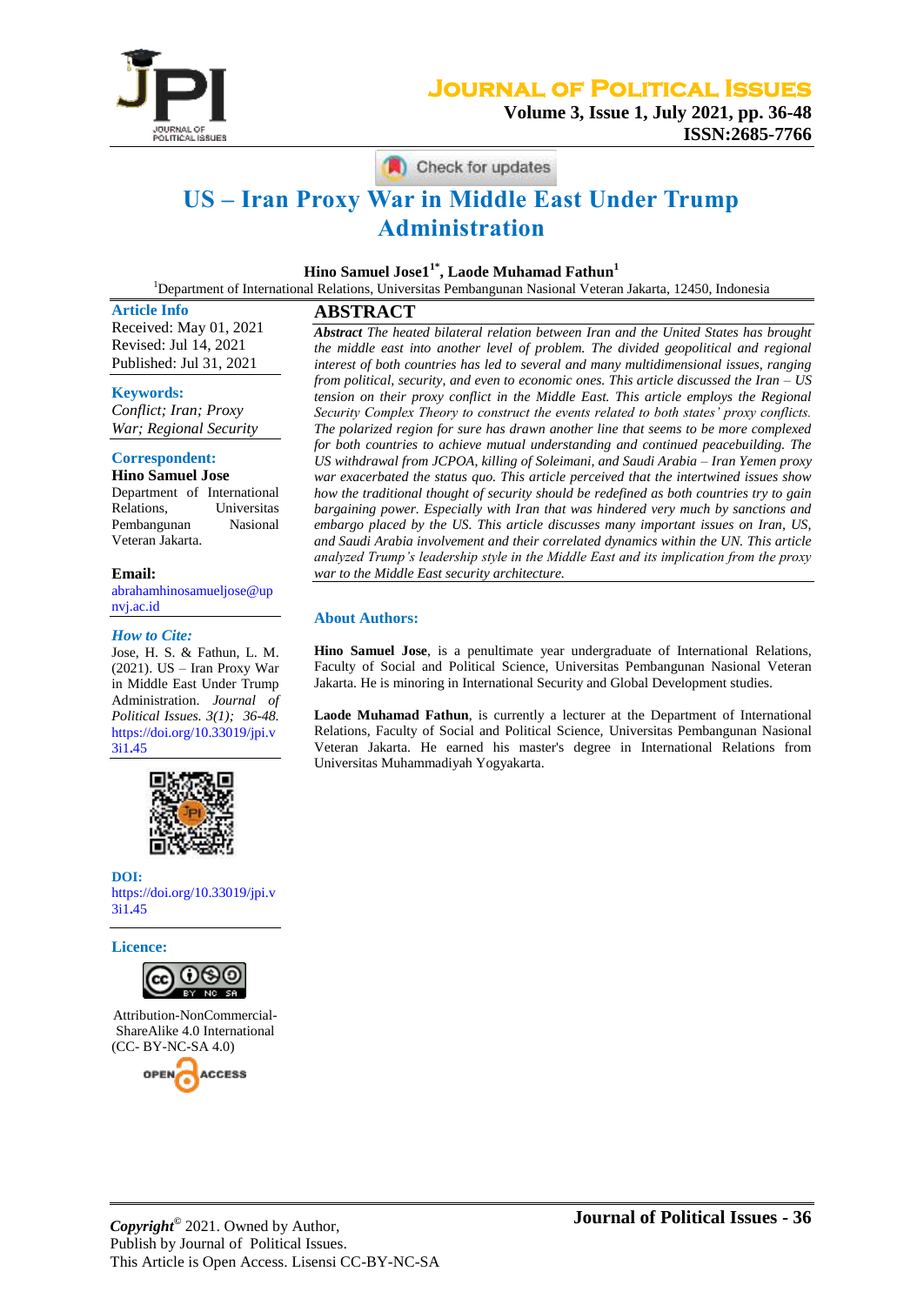# **INTRODUCTION**

The heightened tension between Iran and United States has been started since both countries severed their diplomatic relations back in 1979, and the bilateral affairs of both countries are being conducted unofficially between protectorates. Back in 2013, during Iranian President Rouhani's visit to the US, he had a 15-minutes call with President Obama during the momentum of UN General Assembly 2013 [\(Roberts & Borger, 2013\)](#page-11-0). This short bilateral call may seem to be a simple diplomatic courtesy, but meant a lot between US-Iran tension where the two countries were seeing positive prospects in Iran's nuclear agenda. Both countries, in general, have always been the center of attention in the Middle East regional security discourses owing to their self-interest and power balancing contestations [\(Dunn, 2007\)](#page-10-0). In a more neoliberalist view, both countries are also the center of attention when it comes to multilateral dialogue in non-proliferation agenda, where US diplomatic representatives repeatedly blame Iran. The UN-led sanctions, plutonium scrutiny, and Iran's deviation from the agreed security norms are also the main institutional agenda that is utilized by the US to counter Iran [\(Brzezinski, 2016\)](#page-10-1).

The US presence in Iran and the Middle East architecture as a whole seems to be struggling on their quest to balance power and counterweigh Iran, considering the rising conservatism after the secular Shah Pahlevi was thrown out of power [\(Nakhavali, 2013\)](#page-11-1). The Khomeini dynasty claimed power against the western powers to reverse its implications within the Iranian society. The United States indeed partaking in the power competition and geopolitical contest against Iran and its allies, while also at the same time being participated by many US' allies. The US indeed has been receiving great threats from Iran nuclear's ambition and its revolutionary leadership which labeled the US as the "great satan" [\(Yeganeh, 2011\)](#page-12-0).

Following the movements made by Khomeini, the US followed suit with a series of sanctions and embargo, and a new "dual containment policy" [\(Mirhosseini, 2014\)](#page-11-2). The containment policy was targeted to trigger internal resistance movement to trigger the Iranians in toppling their leader, then a rapprochement with the western power will follow suit. The US is quite optimistic with this approach as their winning on the Gulf War as the Gulf Cooperation Council (GCC) is willing to cooperate with the US, while also participating in negotiating securitization policies with the US [\(El-Katiri, 2014\)](#page-10-2).

This article discussed the under-discussed issues of US-Iran relations, particularly the issue of proxy wars between both states that were understudied [\(Rauta, 2018\)](#page-11-3). Proxy warfare is the feasible way of confronting their opponents while also hiding from the risk of violating international law exacerbating a direct conflict that may lead to another World War 3. According to Mumford [\(2013\)](#page-11-4), proxy warfare is also useful to cause enough geopolitical shift and exploiting conflicts to favor one or more actor(s). and in that sense, it's the goal of the US and Iran is racing to one another for total regional security control and advancing their geostrategy over their economic/ political interests towards the regimes in the Middle East and the Gulf.

According to Basundoro [\(2020\)](#page-9-0) proxy war in the Middle East is about bandwagoning of allies and balancing efforts in a very systemic rivalry to maximalize the achievement of regional dominant power amid the limited capacity to be a global hegemon. Countries like Yemen, Iraq, and Syria are often depicted as the key areas of Middle East proxy war to actualize each states' influence and extensive external balancing [\(Ekşi, 2017\)](#page-10-3). The author suggests that it is amazing to see how Iran's domestic ambition can be manifested into their regional foreign policy in such an enormous manifestation. The contemporary proxy war between the major power and emerging power in the Middle East and the Gulf can be seen as a strong signal that uncertainty and civil wars becoming intertwined with external intervention, and countries becoming their proxies alongside armed non-state factions [\(Basundoro, 2020\)](#page-9-0).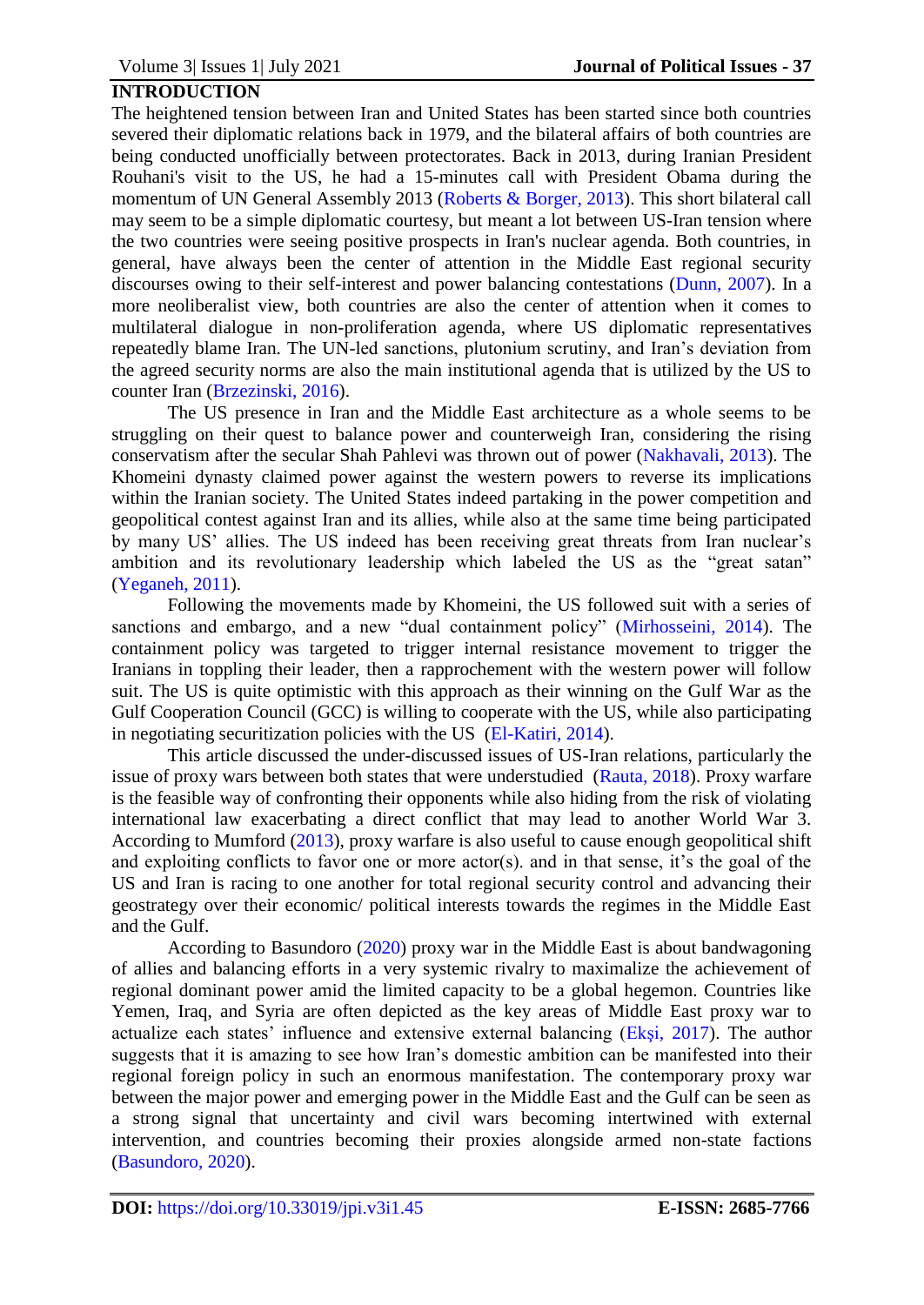#### **38 - Journal of Political Issues** Volume 3|Issues 1| July 2021

This paper wishes to focus on their proxy war in the Middle East and the Gulf regional security architecture, about the increased tension ever since President Trump acquired the US Presidency in 2016. Coercive politics exercised by the US and its allies towards Iran does convey a logical causality with the increasing proxy war in the Middle East involving the Sunni versus Shia factions, or US-controlled versus Iran-led proxies. The stringent actions covering social, political, economic, and military dimensions are the key repressive measure to press Iran's nuclear ambition [\(Sauer, 2007\)](#page-11-5). The bilateral conflict between both countries is also escalating after the US urged the International Atomic Energy Agency (IAEA) to investigate the outstanding nuclear issues, followed by the adoption of UN Security Council resolution 1803 that sanctioned Iran. With no-veto thrown, it is safe to say that the US managed to lobby Russia and its allies in the Security Council and compromised on some political deals. However, this deal has also somehow contributed to the proliferation of bilateral escalation between Washington and Tehran, where Iranian foreign policy against the US is drawn as the efforts in between nuclear agreements and its related proponents and critics regarding their nuclear proliferation and regional politics.

#### **RESEARCH METHOD**

This research employs the qualitative analysis of the literature and supporting data gathered through internet-based research. This article discussed the events related to the arguments and explaining them based on the assumption of regional security complex theory. The questions to be discussed in this article are as follows: (1) What are the events and political situation derived from the status quo that led the US and Iran to start their proxy war; and (2) How the US – Iran proxy war impacts the regional security architecture. This article explains the significance of contemporary events from nuclear proliferation, sanctions, and embargo impacts the dynamic in achieving hegemony within the middle east.

## **THEORETICAL FRAMEWORK**

## **Regional Security Complex Theory (RSCT)**

According to Barry Buzan, the development of the regional security status quo enables countries within a region to analyze clusters of states' behavioral patterns within and from a regional perspective [\(Buzan & Waever, 2003\)](#page-10-4). The complexity of a region's security is what drives the state actor doing their securitization, which means that security interactions are being done because of their immediate neighborhood. This is supported by Walt [\(1987\)](#page-12-1) that the adjacent threat(s) tend to come because of the intensified securitization from the nearby states. The studies of the RSCT itself gave a new paradigm in the post-cold-war era where the rethinking of traditional securitization context is happening. Copenhagen school is one of the schools of thought that stands out in providing the conceptualization of the security analysis especially in explaining the regional security dynamics [\(Dadandish & Kouzehgar, 2010\)](#page-10-5). In regards to this research, Buzan and Waever posit that the global major powers' interests in the Middle East, are regionally-driven and regionally-made [\(Buzan & Waever, 2003\)](#page-10-4). RSCT explains the control variable of the actors' aggressive posture in international politics in a more neorealist view [\(Marsheimer, 2001\)](#page-10-6).

To view it further, the anarchic international system has made state actors consider their geopolitical and geostrategy interests, which ten yields some sort of "regional-based clusters". In which those clusters explain that the security interdependence done between those actors are more intense and complex hence, spilling outside the context even to the global level [\(Acharya, 2007\)](#page-9-1). Or in other words, creating another proximity of securitization in the larger web by constructing their identities and ideas in the landscape that can impact the outsiders of a particular region [\(Buzan & Waever, 2003\)](#page-10-4). In this research, is the Sunni and Shia identity that is the main driver of Iran – Saudi proxy war that drives the  $US$  – Iran bilateral proxy wars that are also impacting the international security architecture were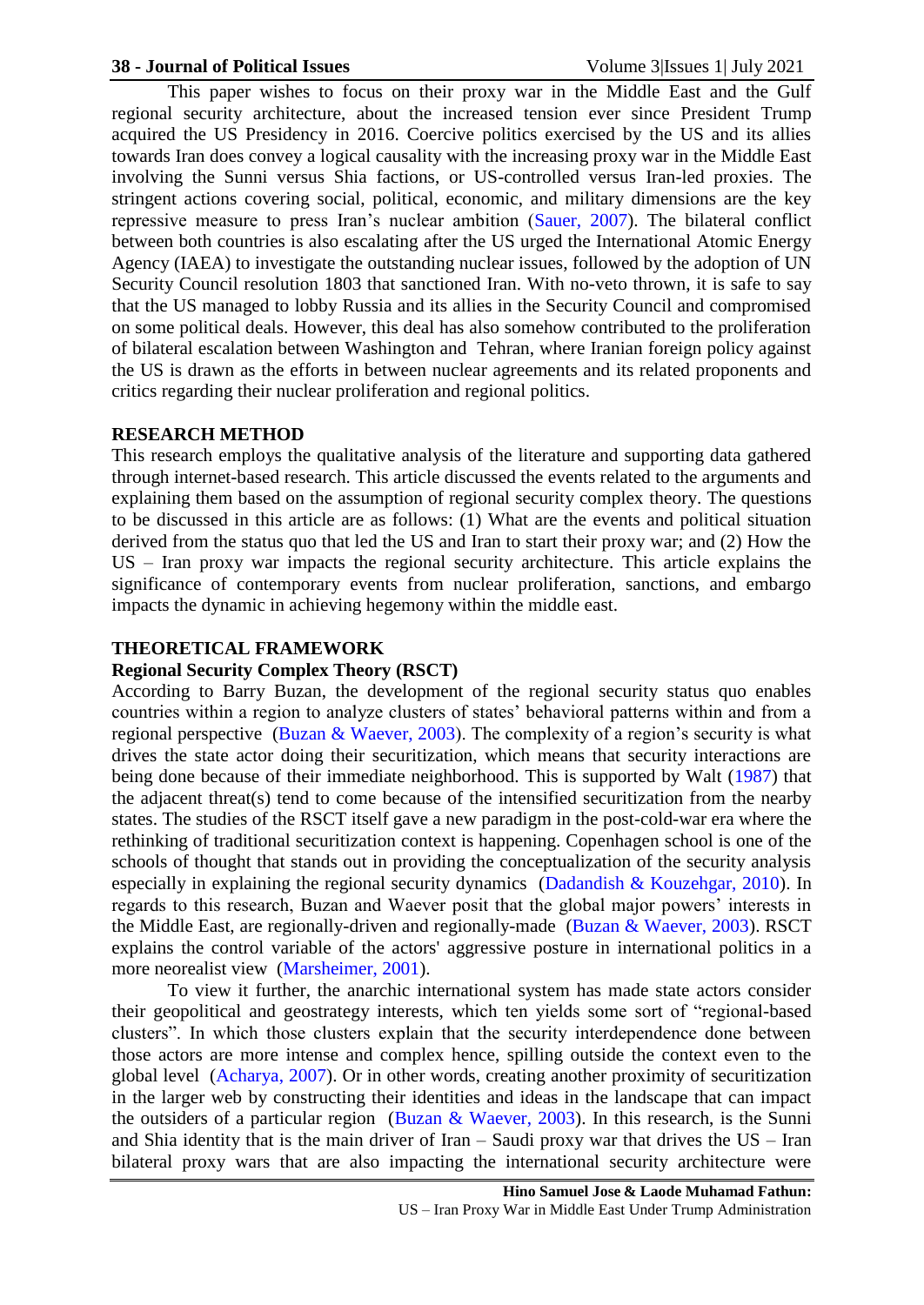factions, sponsors, and interests subjects in one Ferris wheel. Commonalities of these identities also at the same time trigger and catalyze regional cooperation in securing their interests against threats.

# **RESULT AND DISCUSSION**

The Middle East is a region with complex security architecture compared to other regions around the world. The tensions between the western world and the Persian Gulf countries tend to be intense for the last few decades either by multilateral, regional, or bilateral means. The proxy war in the middle east has escalated the tension between each of the conflicting parties and tremendously changed the security architecture along with geopolitical situations which not only are impactful to the region but also towards many political deadlocks within the United Nations as both major powers, namely Russia and the United States keep competing over influence by sustaining the advancement of their proxies within the region ranging from the Israel-Palestine conflict, Yemen Civil War, Iran's nuclear proliferation, and the Situation in Iraq.

The tension within the region has undoubtedly increased the concerns of the international community thus the political competition between Saudi Arabia and Iran has caused tremendous effects which resulted in the current status quo with few failed states within the Middle East geopolitics. The problem in the region started since the Fall of Shah which led to the competition between Saudi Arabia and Iran that has been proliferating the armed proxy war on many fronts namely Syria, Iraq, and Yemen. Since the beginning of the year 2020, a global crisis has encountered the Persian Gulf. Tensions between the United States of America and the Islamic Republic of Iran have escalated, placing the world near the brink of war. With the killing of an American contractor and the killing of a high-ranking Iranian general, both nations are near war, with alliances and coalitions being operated.

It can't be denied that this multidimensional conflict between the US and Iran is also a direct result of the diplomatic failure of JCPOA from laying grounds/ stipulations that don't consider the unprecedented impact of the changing leadership in the US itself. The populist notion coming from Trump that JCPOA is a "decaying and rotten deal" indeed not only impacting their bilateral status quo with Iran but also concerning their western allies like NATO and EU [\(BBC News, 2018\)](#page-9-2). The increased US support to the Saudis in Yemen, strengthened bilateral brotherhood with Israel, and the 'hot peace relation with Russia became intertwined and subjects to the manifestation of the proxy lense to attain their foreign policy objective. The proxies that are allied with Iran are indeed being used by Iran to resist the overwhelming sanctions and other pressures by the US and its western allies.

In May 2019, four commercial ships from Aramco (an American - Saudi Arabian energy company) sustained damage, the US blamed this on Iran, as part of an alleged proxysabotage plan [\(Trevithick, 2019\)](#page-12-2). Another attack worsened the conditions as Houthi (rebels supported by Iran) drones attacked Saudi Arabian oil pipelines, leading to the US directly blaming for the Iranian sponsorship before, during, and after the attack [\(Yee, 2019\)](#page-12-3). The series of attacks launched by Iran against many oil ships in the gulf sea was done to secure their prone sea from US assertion over the oil supply in the Gulf (Katzman, Mcinnis,  $\&$ [Thomas, 2020\)](#page-10-7). These numerous events will just show how each actor will try to grab their headstart against each other, and the US as the major power will not stop proliferating their sanctions and trust deficit to Iran.

Politically, Iran is perceived as a fanatic and extreme religious country with little-tono democracy and human rights governance dictated by religious "moralism" against a traditional state actor behavioral preferences [\(Scott, 2000\)](#page-12-4). The US-Iran hostage crisis back then has been absorbed by the international community as the common perception of Iran,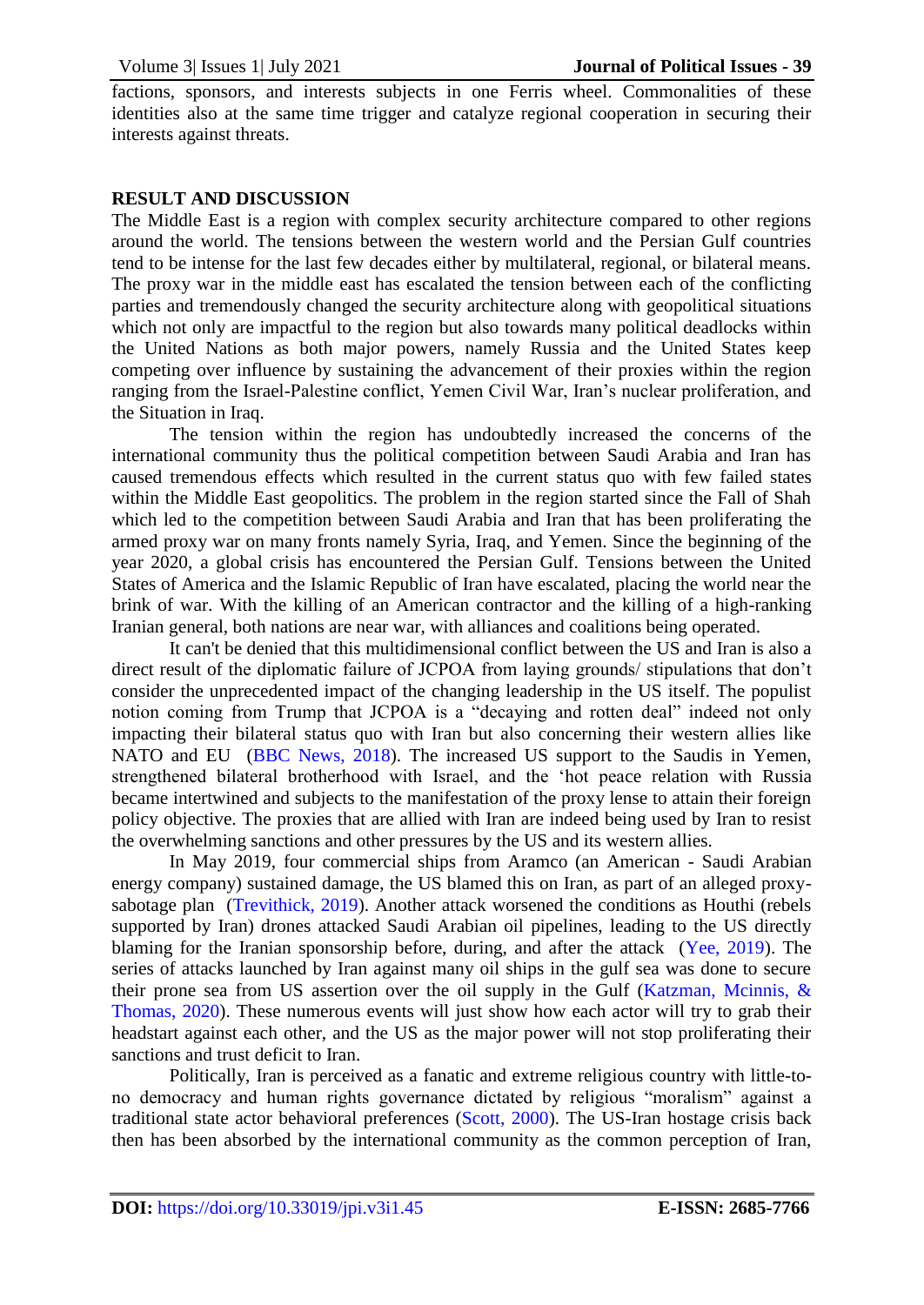while Tehran is establishing anti-thesis behavior against the so-called "US' oppression" [\(Seymour, 2013\)](#page-12-5).

From the middle east perspective, the division of the Sunni-majority and Shiamajority states became an important factor that splits the proxies and security dynamics within the regional architecture. However, the interesting point is that most of the factions who are fought by the US are Sunni (ISIS, Al-Qaeda, etc), which means that the US is doing Iran's work in eliminating their Sunni enemies within the region as Iran backs Shia factions [\(Hussain, 2015\)](#page-10-8). This division also goes hand in hand with the historical and recent political and security competition done by Saudi Arabia versus Iran in Yemen and several other issues. With Iran backed by Russia, the contender of the US enemy, and Saudi Arabia backed by the US – plus the same stance of Israel with Saudi against Iran made the sectarian conflicts transitioned to the nuclear and security conflict [\(Nuruzzaman, 2012\)](#page-11-6).

The major recent update sparked another focal notion that seems to be more relevant to this discourse. President Trump authorized a drone strike in Baghdad International Airport which killed Iran's second in command General Qassem Soleimani, the general of Iran's elite Quds force. The US justified the killing by arguing that Soleimaini and the Revolutionary Guard presented a terrorist threat to US diplomatic personnel in the region. Iran vowed for a "hard revenge" following the attack that killed Soleimaini. Following the killing, the United States embassy in Iraq was under siege after thousands of protestors chanting "Death to America" as they protested the US for killing Soleimani. This has escalated the status quo and even many of the states were thinking that the US and Iran might go into an "all-out" war following the offensive unilateral statement made by Khomeini and Trump.

## **United States, Saudi Arabia, and Israel Versus Iran**

The contradicting political rhetoric between Saudi Arabia and Iran remains high as the subsequent events preceding the temporary 2017 diplomatic crisis of Qatar versus the rest of the Sunni-majority middle eastern countries [\(Wintour, 2017\)](#page-12-6). The GCC was divided not merely because of the alleged sponsorship from Qatar towards the violent Islamist groups that were pro to Iran, but also because Riyadh wants to preserve their cohesive supports to the Jaysh al-Islam faction in Damascus [\(Wahyuni & Baharuddin, 2017\)](#page-12-7). Saudi Arabia

US seized the opportunity where they use Saudi Arabia as their third party in opposing Iran, particularly in Yemen where the US is supplying tremendous weapons for Saudi's fighter jets. The proxy war in Yemen became prominent to be discussed at the multilateral level when the Saudi-led coalition starting the strikes against Houthis with the Operation "Decisive Storm" to restore the Hadi's government into power while also pressing back the threats from Iran-backed ANSAs, Saudi Arabia kept striking Houthis in which they had the role to determine the proceedings of the conflict since all of the warring factions were controlled by either country in the domain of proxy war in the Yemen Civil War crisis [\(Baron & Al-](#page-9-3)[Hamdani, 2019\)](#page-9-3).

Yemen's case was condemned by Amnesty International as the humanitarian crisis within the country flourish, especially with the public community knowing the US will not stop their support to Saudi Arabia until Iran is running out of fuel in backing the Houthis. Foreign countries backing the Houthis rebel has committed several war crimes and breaches of the international law by continuing to bombard and shelled civilian settlements and injuring people by launching multiple missiles, mortars, and destroying public facilities thus damaging vital objects such as schools, hospitals, and multiple infrastructures as discovered by the Amnesty International since the beginning of the conflict in 2015 [\(Amnesty](#page-9-4)  [International, 2019\)](#page-9-4). Lee [\(2020\)](#page-10-9) argued that the proxy war in Yemen has caused more than 400 killed a month either by the exchange of fire or by unexploded shells.

Saudi Arabia is perceived to be the major power in the conflict, with Al-Hadi relying on it. Restrictions over the essential needs of the population are widely disrupted by the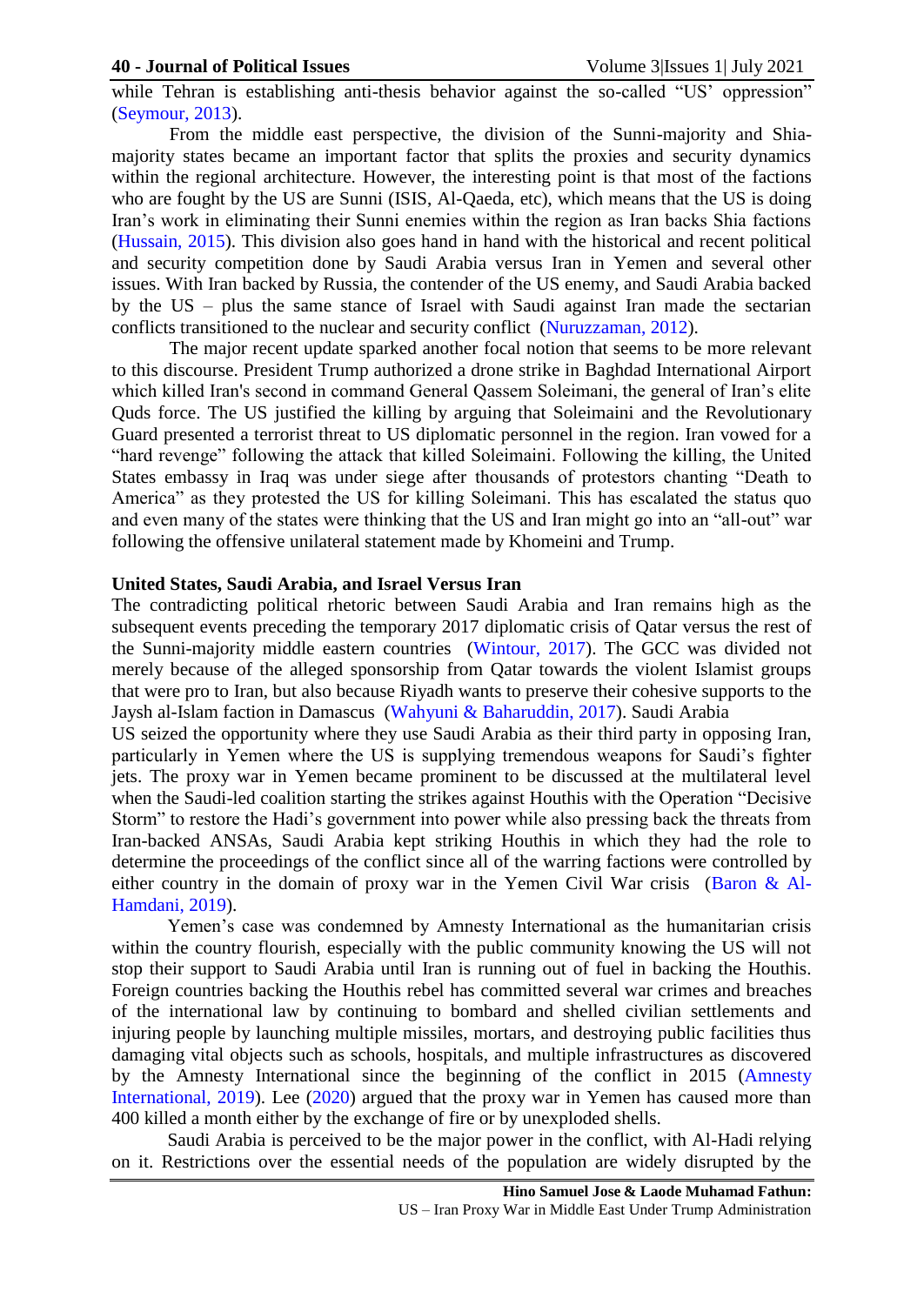Saudi-led coalition and the Houthis authorities thus causing further suffering of the people in the crisis. International vessels traveling to the ports have to wait for authorization for a long time thus causing fuel, food, and medical shortages and obstructing clean water and sanitation which is crucial amid the Covid-19 pandemic.

Saudi Arabia and Iran's competition for regional influence has been rough and rocky on its quest. Both countries are now bringing instability to the Middle East regional security with their increased proxy war and contradicting strategies that are scaling up over time [\(Smith, 2016\)](#page-12-8). A previous study argued that the region is being fought by both powers, where Iran is standing with their technocratic government in bringing total Islam rule against the Sunni regional powers led by Saudi Arabia, and directly contesting in Yemen [\(Moin, 1999\)](#page-11-7). The issue also persists while both countries are also contesting in distributing their political influence over the regional soft power theater to create a "purist" version of Shia [\(Dai, 2018\)](#page-10-10). This is also being influenced by the direct US-Iran standoff in Syria under Al-Assad to counter US military advancement through the work of ISIS, where Iran plays a significant role in funding the faction and shaping war tactics [\(Steenkamp, 2017\)](#page-12-9).

In the post-Iraq 2003 war, the regional shift between Iran and Saudi intensified, with the Iranian struggle to outnumber Saudi's military power backed by the US, we can see that Iran remains far outclassed and have yet to reach quantitative advantage [\(Grare, 2007\)](#page-10-11). With Saudi and Iran contesting in a sectarian spectrum, their political balance will remain as a zero-sum game [\(Wehrey, 2011\)](#page-12-10). Both Riyadh and Tehran are concerning their approach to solidify relations with their actual and potential proxies that are equipable with their sectarian division [\(Naghizadeh, 2019\)](#page-11-8). To relate this with the US – Iran context, Trump was supporting Saudi Arabia with arms and intelligence to Saudi Arabia in countering Iran's direct intervention in Yemen, as Saudi wishes to secure their border before spilling counterproductive effects to the country. Saudi perceived that Al-Hadi's regime security is far more important rather than the people's protection [\(Ahmed, 2019\)](#page-9-5). This was also the case of the US where the complex Saudi-led coalition is also aligned with other proxies that are striving for a political balance under the Hadi's government, as it is also the recognized ruler of Yemen by the UN. The US backs up Saudi through their position at the UN Security Council to create a favorable climate, while the US is counterbalancing Iran's factions by US offensives in the Middle East to degrade every Tehran-aligned proxies.

Moving on, ISIS is a non-state enemy of the US, Israel, and Saudi Arabia and many already put their suspicion towards ISIS that has been driven by Assad that is a strong ally of Iran. The regeneration of these new fighters is perpetrating Saudi's homeland security and their political intervention, and the US is also taking a hardline stance against it by their operation in Syria, although Trump's decision to withdraw US troops gradually from Syria must've been concerned by Riyadh. The emergence of ISIS draws 2 parallel lines, either Saudi should unite the Gulf countries against ISIS to prevent Iran's momentum to gain regional power, or should they focus on circumventing both issues with the current grey attention of the Gulf leaders [\(Berti & Guzansky, 2014\)](#page-9-6). Habitat Al-Nusra and ISIS are both Saudi's attention in advancing GCC's and Saudi's comparative advantage against Iran amidst their geopolitical inferiority [\(Berti & Guzansky, 2014;](#page-9-6) [Kamrullah, 2017;](#page-10-12) [Qurtuby &](#page-11-9)  [Aldamer, 2020\)](#page-11-9). This is a key narrative because the Gulf countries are Saudi's only front yard against Tehran, and the Gulf is the key connectivity between Saudi and the rest of the Asia-Pacific on their oil trade.

Under the Trump administration, US-Saudi relation has been enforced by the US' unilateral ambition to counter all Iranian foreign policy pillars which are anti-western, antizionist, Pan-Islamist, anti-Sunni, and Pro-resistance movement through a hardline populist stance of a conservatism leader [\(Beck, 2019\)](#page-9-7). With the rough geopolitical road to be driven on, the Trump administration is still confident that getting out of the so-called "flawed deal of the century" can support US efforts in circumventing Iran's firm stance in inserting external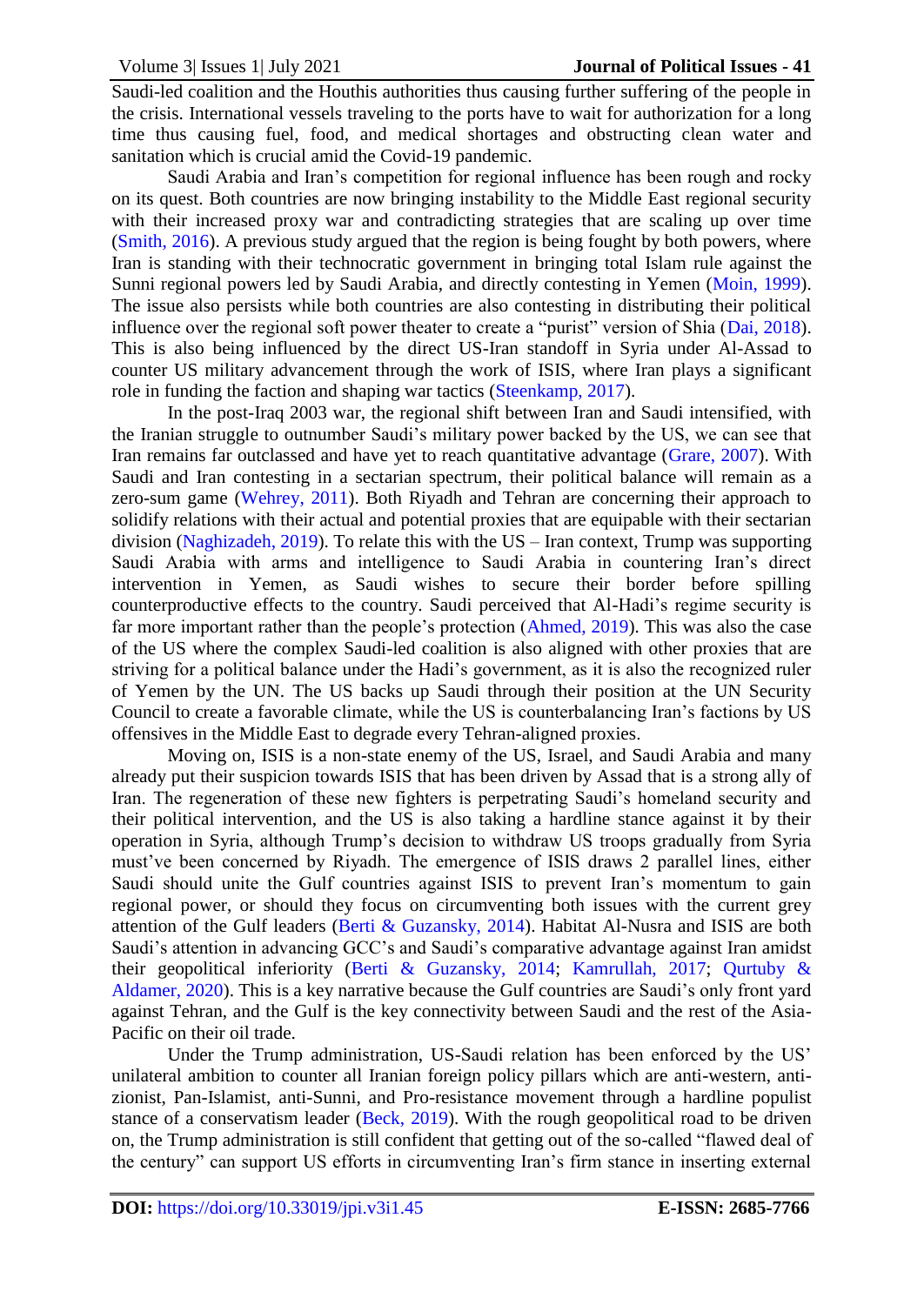aspects as part of re-negotiation substance [\(Rahman, 2020\)](#page-11-10). The author suggests that as long as Israel is still being taken care of by the US, Iran will never regress from its ambition, and would wish for a larger influence against the US major bulwark in the region, Saudi Arabia and Israel.

# **JCPOA and Proxy War in the Region**

After the US was leaving the JCPOA, the relation between Iran and the US is worsened, even today. The United States withdrew from the JCPOA in May 2018 after Donald Trump signed a Presidential Memorandum and imposed heavier sanctions on Iran. Many of the UN member states within the UN Security Council criticized the withdrawal of the US from the JCPOA as the deal itself was assessed by the IAEA to be effective and was conducted by the Iranian government with full compliance. Trump argued that the deal did nothing to limit Iran's ballistic missile program or its regional aggressions. Following the withdrawal, the Iranian currency value dropped significantly which led to strong anti-US sentiment in the government of Iran. The deal was still preserved with the European Union covering the spots left behind by the US, the rest of the P5+1 states managed to eased some diplomatic uncertainty of the JCPOA. However, the reality can't be avoided because the US does hold an important position that determines the fate of Iran's economic fallout caused by the sanctions. Ever since the US left JCPOA, the deal is nothing but leaving tremendous uncertainty on the Iran nuclear proliferation as multilateral forums tend to be hopeless for any inclusive political dialogue [\(Bayoumy & Love, 2018\)](#page-9-8).

The moment the US left JCPOA under Trump's order, Iran realized the glimpse of what's worse to come, starting from the assassination of Soleimani, several heavy sanctions which crippled Iran's response to Covid-19, and weakened trade and development with the other countries. Historically and politically speaking, the increased trust deficit and lack of collaboration between the US and Iran hampered the progress of peacebuilding and stability in the Persian Gulf. The establishment of JCPOA as a tangible confidence-building measure to support peacebuilding somehow became stagnant as the commitment and lack of compliance from Iran were perceived by the United States as a threat and indicator that Iran would not compromise. In regards to nuclear development, Israel also repeatedly rejects to bound themselves to the JCPOA and even Netanyahu is still promoting anti-Iran nuclear agenda during his speech at the plenary session of the UN General Assembly. Israel may not be playing explicitly alongside other Arab countries against Iran due to Palestine, but covertly speaking they are cooperating ever since the 2019 Warsaw Conference [\(Totten, 2016\)](#page-12-11).

To briefly digress from the US-Israel partnership, this is one of the big reasons so many hardliners in Iran oppose a nuclear agreement. Many Iranian hardliners, with skepticism of Western power and, in some cases, a disdain for Israel, have worked to derail the agreement, either implicitly or covertly, implying that the two countries will not be able to restore relations [\(Morgan, 2015\)](#page-11-11). To understand, states' interaction in achieving a solid bargaining stance can be reached if the economic, political, and power modality is presented during the process [\(Nye, 2010\)](#page-11-12). Another thing, a survey showed that the Saudis are perceiving Iran as larger threats compared to Israel, plus their agenda and affiliated proxies in the middle east either in Syria, Yemen, Iraq, and Lebanon are still aligned in one interest – which is to defeat Iran [\(Totten, 2016\)](#page-12-11). However, still in the public sphere, Saudi is still reluctant to go official with their regional security cooperation with Israel although its neighbors already established 4 peace deals under the Abrahamic accord that signaled a good hope for Middle East peacemaking [\(Bassist, 2021\)](#page-9-9).

JCPOA is indeed problematic, because when the US withdraws from the treaty – their representative stated that JCPOA is non-binding, while the Iranian delegation stated otherwise. The unclear legal claim and prejudices exercised by both countries through their unilateral stance have caused the dispute settlement mechanism in JCPOA flawed and useless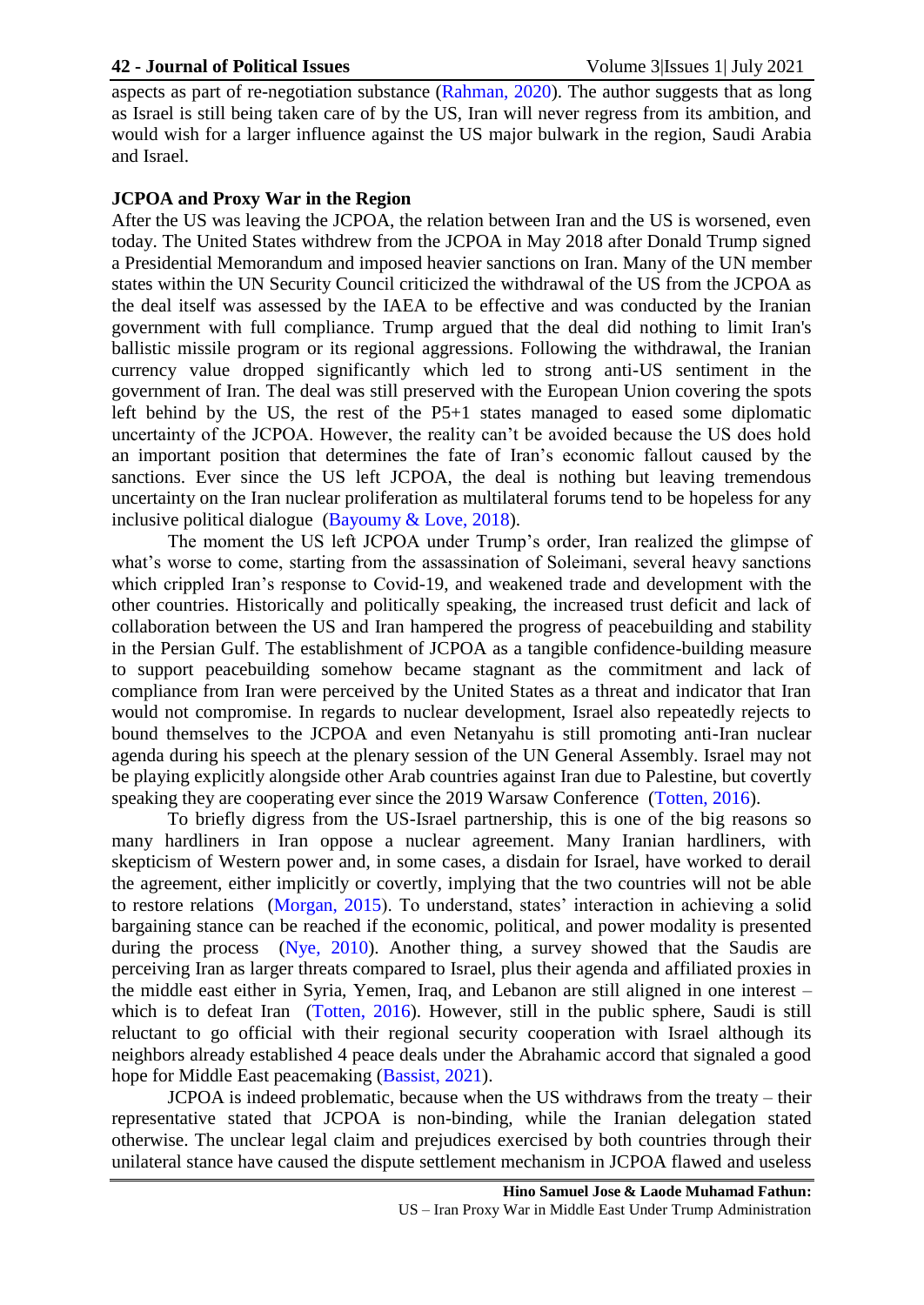to prevent the stagnancy after the US left the treaty [\(Ramsey, 2016\)](#page-11-13). Under the Trump administration, the US always rejected the IAEA verification that concludes with "Iran complying all standards, and the nuclear is developed for peaceful purposes".

The whole discourse regarding JCPOA may not understand the whole unilateral reason of US withdrawal and "slander" against IAEA. The author suggests that the US withdrawal is also the key trigger of Iran's usage of proxies in the Middle East because they are pretty much struggling in fulfilling their economic development goals. The conflictual nature of this JCPOA discourse made the US becoming more skeptical whether Iran is implying compliance or deceiving IAEA and the international community. These constructed ideas are perceived by the US to be answered with sanctions and embargoes that can break the last-standing Iranian axis and forcing them to play by the book [\(el Khalfi, 2020\)](#page-10-13). Iran as a rational actor securitize their focal advantages to nag out US' security in the region through its proxies, whilst thwarting the threats by US' allies like Israel and Saudi on many fronts and dimensions – all to secure their nuclear ambition and to counterweigh Israel as the major nuclear power within the region.

## **US – Iran on the United Nations**

Historically, Iran is also being pressed by the UN with the UN through the Security Council resolution 1929 in 2010 that called for the establishment of a UN panel of experts to assist Iran's UN sanction committee in handling the monitoring, assessment, and reaffirmed the previous UN resolutions (namely resolution 1887 and 1540) regarding disarmament and nonproliferation. The resolution was 14 pages long and stipulated all working mechanisms, sanctions provisions, and also reaffirming that Iran should comply with its nuclear program limitation as recommended by the IAEA.

United Nations Security Council, is also being used by the actors like the US to flare up their war with Iran. The US has imposed numerous economic and political sanctions to press the regime as the United States demands Iran to stop their alleged nuclear program (in concern with the generation of nuclear weapons). The rejection of the United States towards Iran's nuclear program also caused the involved parties in the Security Council to adjust their positions and relations regarding the region. The unavoidable clash has drawn the line where the United States agenda and Iran's ambition against it have done a tremendous impact in hampering the multilateral solutions adopted all over time.

The worsening of relations between the US and Iran came into the spotlight in 2015 when the US alongside the Security Council and Iran implemented the Joint Comprehensive Plan of Action as a measure to dismantle Iran's nuclear project in exchange for the lifting of sanctions. US Secretary of State Mike Pompeo stated in the UNSC Virtual Meeting on July 1st, 2020 that "...the United States realized the flawed nuclear deal and we justify our withdrawal from the nuclear deal as it was negotiated poorly by the previous administration". Relations tend to improve when the two countries have overlapping goals, such as repelling Sunni militants during the Iraq War and the intervention against ISIS although the two sides manage to clash against each other for instance in Iraq, Syria, and the Question of Palestine-Israel Conflict agendas.

The UN Security Council resolution 2231 was a key hope in stabilizing the long-held rivalry, however, the Trump administration also carried out multiple sanctions that have been questioned by many member states in the UN. A previous legal study made it clear that the US should be consistent with its commitment to JCPOA and their withdrawal is illegal at some particular aspects of international law [\(Valerio Jovan, 2021\)](#page-12-12). Politically, these contrary movements made by the US under the Trump administration will shed some counterproductive implications to US policies in the middle east seen by the international community, especially the US has been boasting about Iran as a global terrorist. Trump's foreign policy is assertive, and many statements have been thrown frontally on many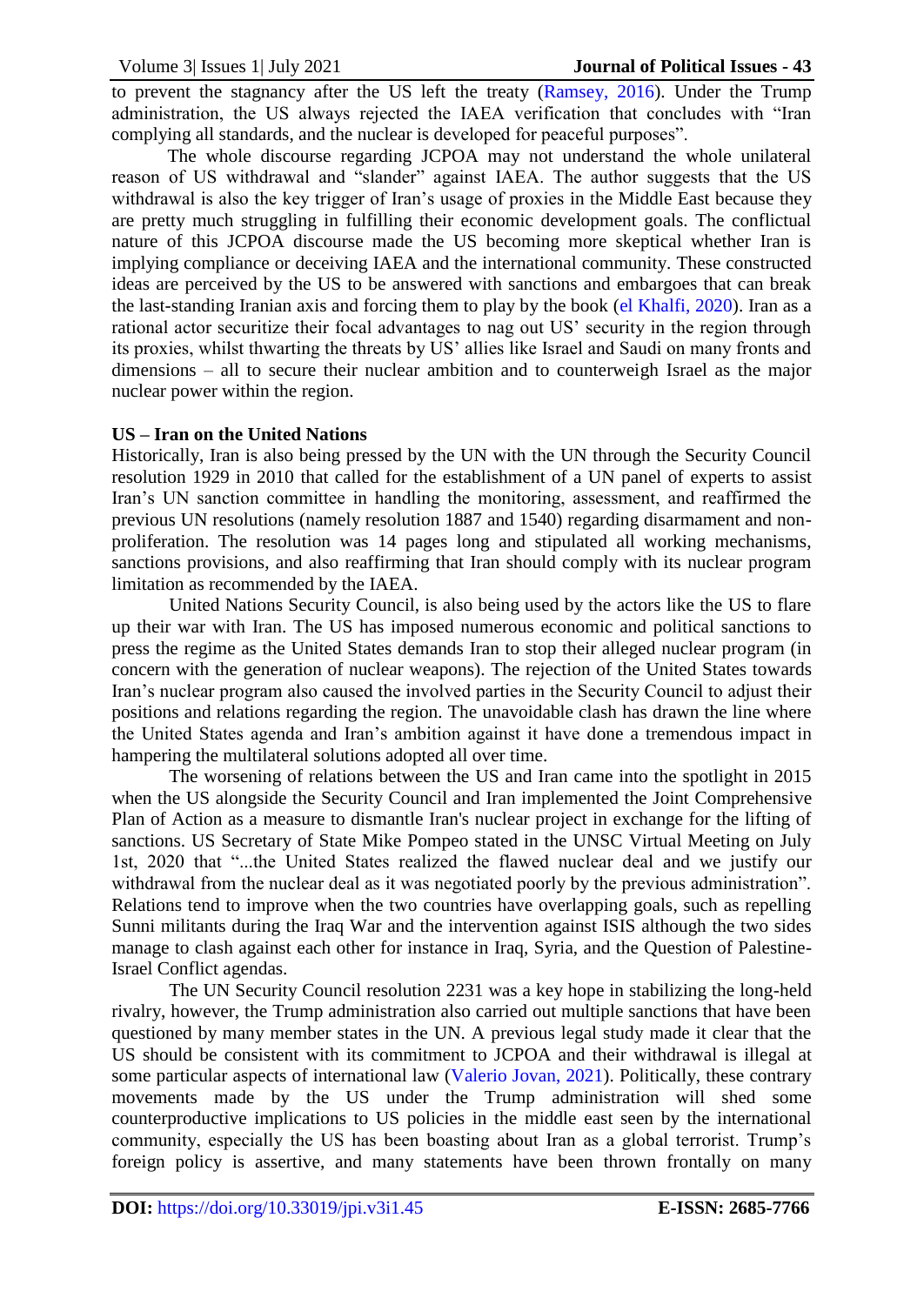occasions within the UNGA plenary, UN Security Council open debate, and press meetings.

The UN however doesn't have any adequate mechanism that can enforce international regime to de-escalate tensions caused by the state actors. The proxy wars and skirmishes among factions has been escalating US' intervention to do more bombings and other unilateral armed intervention that has been causing casualities. Numerous UN Security Council resolution adopted on the question of Iran also caused Tehran to be reluctant and keep increasing their megaphone diplomacy against the western powers. A previous study concluded that the UN Security Council sanctions on Iran aren't modest in nature and the red lines drawn from the sanction couldn't force Tehran to comply but to resist [\(Asadi, 2015\)](#page-9-10). The sanctions also caused Iran to cope by reducing vulnerability on prone sectors while emphasizing a resistive economic style to counterweigh political pressure using illegal means. On the context of proxy war, until now there is no discussion regarding the proliferation of non-state actors nor any unilateral statement regarding it. Hence, this discourse in unilateral level is still vague as the author suggest this in a more strategic overview rather than single identification of proxies and their linkage.

## **CONCLUSION**

The increased tension of the US and Iran will keep being proliferated until the balance of power is reached. However, the setbacks that overweigh the advantages of diplomacy seem to give the perception that this regional conflict will ends. The United States made Saudi Arabia their proxy in Yemen, we can see that Saudi Arabia and Iran play a specific role in the Gulf security architecture. This notion is linked to the Yemen Civil War. Saudi Arabia as one of the countries with tremendous different political and religious stances with Saudi Arabia did involve and had the role to determine the proceedings of the conflict since all of the warring factions were controlled by either of both countries in the domain of proxy war in the Yemen Civil War crisis.

Iran will remain as the US main enemy in the middle east, prospect of changes can be expected if Washington under the Biden administration can entertain a more sophisticated and structured alliance-building. Indeed a collaborative steps may be taken to secure the US's interest in Iran and the Gulf as a whole, however it shouldn't give Iran too much leniency to prevent Tehran from acquiring a larger headstart against US politics. Tehran should also entertain a more descriptive deal that can allow the nuclear disarmament to happen under strictest confidence. The US under Trump administration has always been very isolationist, hence the induction of political arrangements should've been carefully crafted in ensuring that Iran will comply to IAEA monitoring and satisfy the mutual interest of P5+1 states. However, with the current state of global politics, US may not put Iran as their center of foreign policy gravity due to the rising contestation with China. The Russian-Iranian bilateral relation would be scrutinized pertaining to the increasing Washington's interest in moving up again with NATO as an old ally after Trump isolates US from global security cooperation.

Outside of Yemen, the US uses Israel as their proxy, where Israel is also involved in informal cooperation with other Middle East countries. We can see that Iran is somewhat the catalyst of the Abrahamic accords. Because without Iran, those 4 Arab States will be attracted to establish their diplomatic relation with Israel that was mediated by Trump. Several implications should be considered. First, Iran and the US should reflect on Israel, Qatar, and other countries that are still putting their sponsorship towards the ongoing conflict in the middle east such as Yemen and Syria. These countries became the major driver of Iran and the US's main political agenda. Second, Israel will become a major player if they managed to succeed in the diplomatic relation establishment with the rest of Arab countries as it will trigger division within the GCC – that might weaken Iran's position and leverage within the GCC. Lastly, the Trump administration's support to key players like Saudi and Israel is based on identities and political economy cooperation over the middle east. Therefore, with the new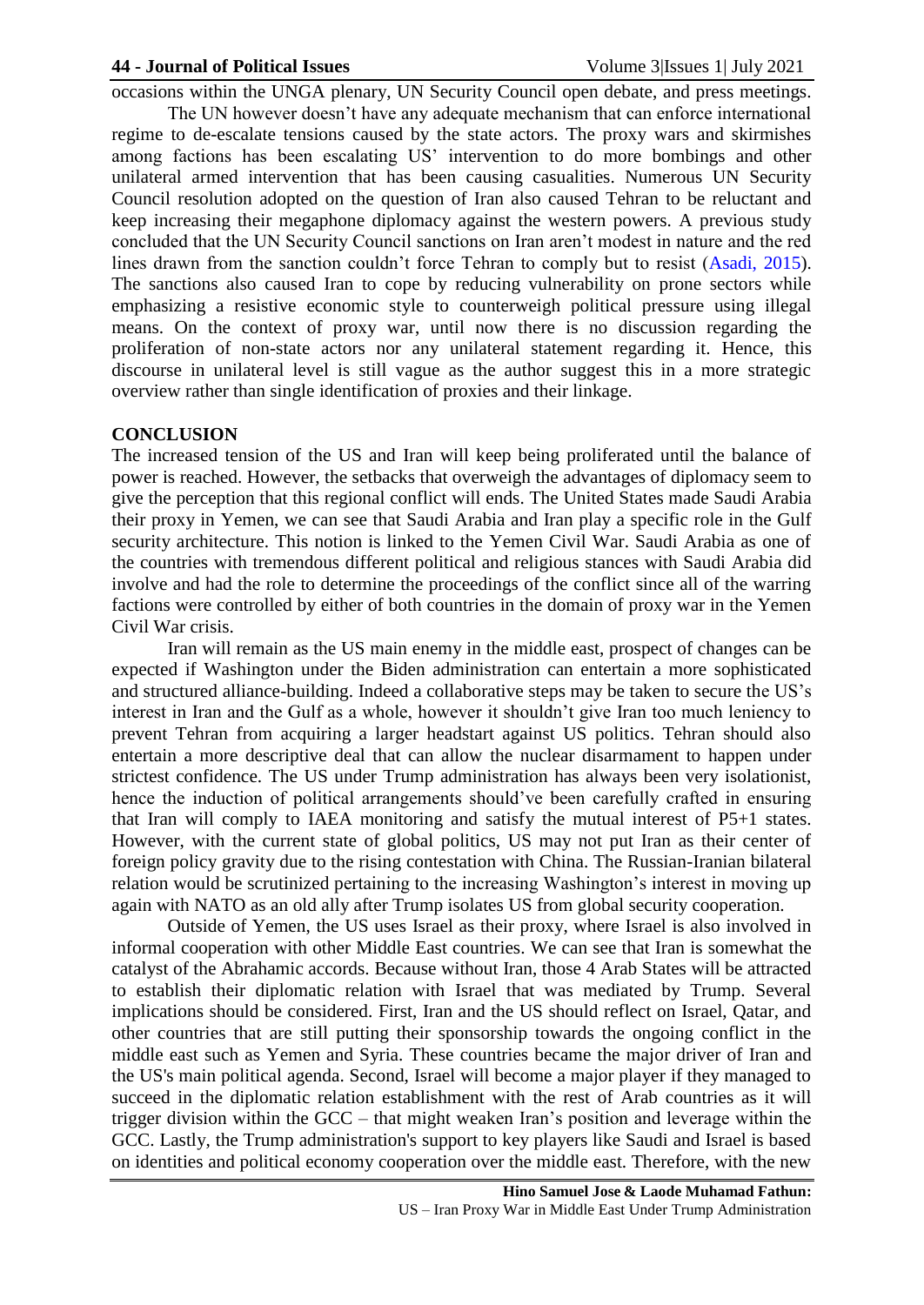Biden administration, it should be concerned regarding what's next for the middle east after Trump's assertive foreign policy in defending their allies against Iran through bilateral manner.

# **REFERENCES**

- <span id="page-9-1"></span>Acharya, A. (2007). The Emerging Regional Architecture of World Politics. *World Politics*, *59*(4), 629–652.<https://doi.org/10.1353/wp.2008.0000>
- <span id="page-9-5"></span>Ahmed, N. (2019). Yemeni Civil War: Causes, Consequences And Prospects. *JDP (Jurnal Dinamika Pemerintahan)*, *2*(2), 82–91.<https://doi.org/10.36341/jdp.v2i2.943>
- <span id="page-9-4"></span>Amnesty International. (2019). *Review of human rights in the Middle East and North Africa*. Retrieved July 8, 2021, from [https://www.amnesty.org/en/latest/research/2019/02/human-rights-in-the-middle-east](https://www.amnesty.org/en/latest/research/2019/02/human-rights-in-the-middle-east-and-north-africa-2018/)[and-north-africa-2018/](https://www.amnesty.org/en/latest/research/2019/02/human-rights-in-the-middle-east-and-north-africa-2018/)
- <span id="page-9-10"></span>Asadi, T. (2015). On the Effectiveness of UN Security Council Sanctions: HSE Approach to the Case of Iran. *Actual Problems of Economics: Scientific Economic Journal*, *11*(173), 21–31. [https://www.researchgate.net/publication/291699416\\_On\\_the\\_effectiveness\\_of\\_UN\\_s](https://www.researchgate.net/publication/291699416_On_the_effectiveness_of_UN_security_council_sanctions_HSE_approach_to_the_case_of_Iran) ecurity council sanctions HSE approach to the case of Iran
- <span id="page-9-3"></span>Baron, A., & Al-Hamdani, R. (2019, December 10). *The "Proxy War" Prism on Yemen*. New America. [https://www.newamerica.org/international-security/reports/the-proxy-war](https://www.newamerica.org/international-security/reports/the-proxy-war-prism-on-yemen/)[prism-on-yemen/](https://www.newamerica.org/international-security/reports/the-proxy-war-prism-on-yemen/)
- <span id="page-9-9"></span>Bassist, R. (2021, March 29). *Chances for Israeli alliance with Saudis against Iran fading*. Al-Monitor: The Pulse of the Middle East. [https://www.al](https://www.al-monitor.com/originals/2021/03/chances-israeli-alliance-saudis-against-iran-fading)[monitor.com/originals/2021/03/chances-israeli-alliance-saudis-against-iran-fading](https://www.al-monitor.com/originals/2021/03/chances-israeli-alliance-saudis-against-iran-fading)
- <span id="page-9-0"></span>Basundoro, A. F. (2020). Perang Proksi Kontemporer Arab Saudi-Iran Sebagai Bentuk Turbulensi Timur Tengah: Sebuah Analisis Geopolitik. *Jurnal Penelitian Politik*, *17*(1), 1–16.<https://doi.org/10.14203/jpp.v17i1.847>
- <span id="page-9-8"></span>Bayoumy, Y. B. L., & Love, B. (2018, May 10). *Europeans work to save Iran deal, and business, after Trump pulls out*. U.S. [https://www.reuters.com/article/us-iran](https://www.reuters.com/article/us-iran-nuclear/europeans-work-to-save-iran-deal-and-business-after-trump-pulls-out-idUSKBN1I90D6)[nuclear/europeans-work-to-save-iran-deal-and-business-after-trump-pulls-out](https://www.reuters.com/article/us-iran-nuclear/europeans-work-to-save-iran-deal-and-business-after-trump-pulls-out-idUSKBN1I90D6)[idUSKBN1I90D6](https://www.reuters.com/article/us-iran-nuclear/europeans-work-to-save-iran-deal-and-business-after-trump-pulls-out-idUSKBN1I90D6)
- <span id="page-9-2"></span>BBC News. (2018, May 9). *Iran nuclear deal: Trump pulls US out in break with Europe allies*.<https://www.bbc.com/news/world-us-canada-44045957>
- <span id="page-9-7"></span>Beck, M. (2019). US Middle East Policy Shift: Trump's Administration Divergency. *RUDN Journal of Public Administration*, *6*(4), 296–311. [https://doi.org/10.22363/2312-8313-](https://doi.org/10.22363/2312-8313-2019-6-4-296-311) [2019-6-4-296-311](https://doi.org/10.22363/2312-8313-2019-6-4-296-311)
- <span id="page-9-6"></span>Berti, B., & Guzansky, Y. (2014). Saudi Arabia's Foreign Policy on Iran and the Proxy War in Syria: Toward a New Chapter? *Israel Journal of Foreign Affairs*, *8*(3), 25–34. <https://doi.org/10.1080/23739770.2014.11446600>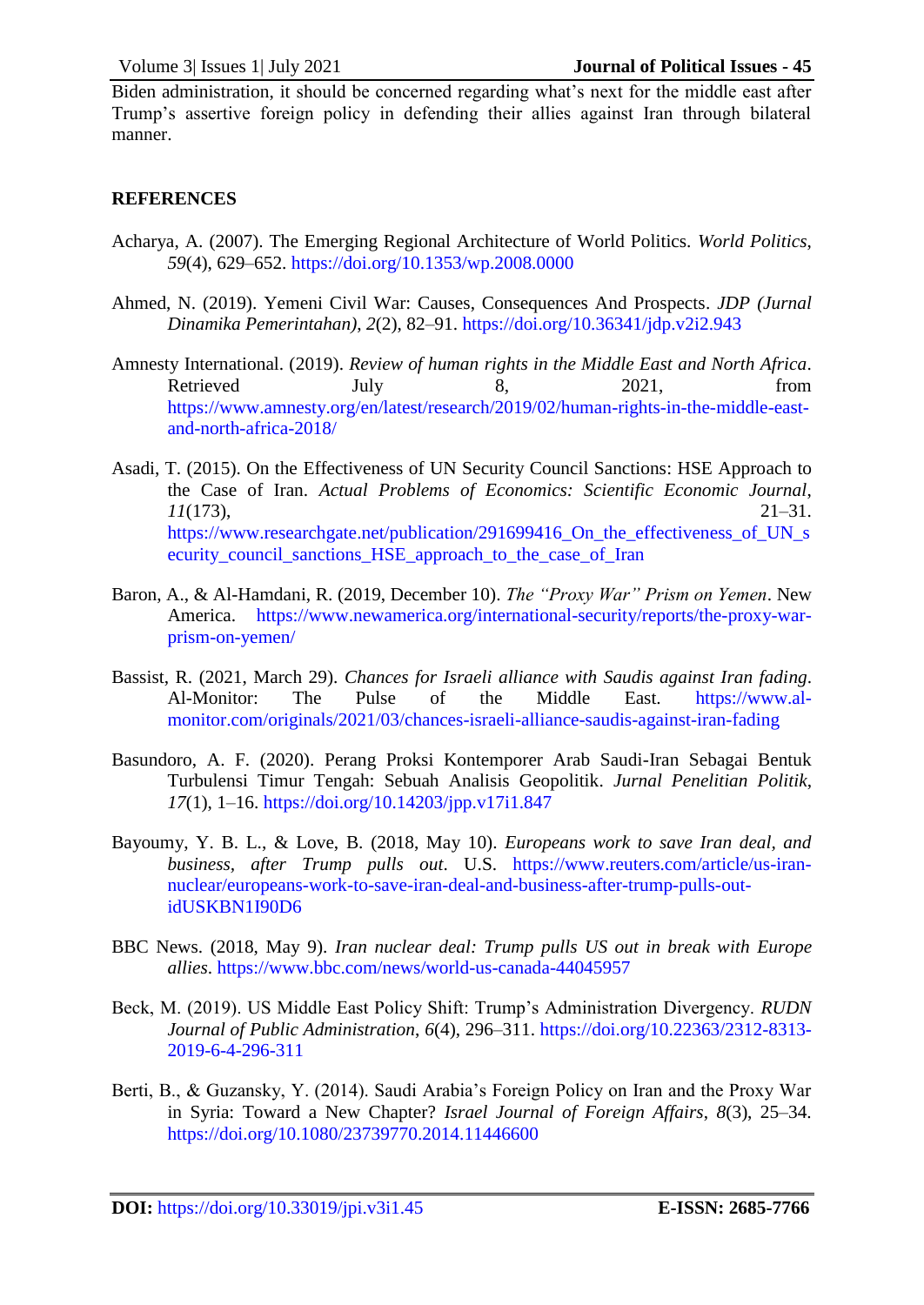- <span id="page-10-1"></span>Brzezinski, Z. (2016, February 10). *From Hope to Audacity Appraising Obama's Foreign Policy*. Foreign Affairs. [https://www.foreignaffairs.com/articles/2009-12-11/hope](https://www.foreignaffairs.com/articles/2009-12-11/hope-audacity)[audacity](https://www.foreignaffairs.com/articles/2009-12-11/hope-audacity)
- <span id="page-10-4"></span>Buzan, B., & Waever, O. (2003). *Regions and Powers: The Structure of International Society*. Cambridge: The Press Syndicate of the University of Cambridge.
- <span id="page-10-5"></span>Dadandish, P., & Kouzehgar, K. J. (2010). A Critical Study of Regional Security Complex Theory by Using the Security Environment of South Caucasus. Rahbord, 19(56), 73- 107. <https://www.sid.ir/en/Journal/ViewPaper.aspx?ID=188895>
- <span id="page-10-10"></span>Dai, H. (2018, August 31). *Middle Eastern Interventions in Africa: Tehran's Extensive Soft Power*. Middle East Forum. [https://www.meforum.org/7254/middle-eastern](https://www.meforum.org/7254/middle-eastern-interventions-in-africa-tehran)[interventions-in-africa-tehran](https://www.meforum.org/7254/middle-eastern-interventions-in-africa-tehran)
- <span id="page-10-0"></span>Dunn, D. H. (2007). 'Real men want to go to Tehran': Bush, pre-emption and the Iranian nuclear challenge. *International Affairs*, *83*(1), 19–38. [https://doi.org/10.1111/j.1468-](https://doi.org/10.1111/j.1468-2346.2007.00601.x) [2346.2007.00601.x](https://doi.org/10.1111/j.1468-2346.2007.00601.x)
- <span id="page-10-3"></span>Ekşi, M. (2017). Regional Hegemony Quests in the Middle East from the Balance of Power System to the Balance of Proxy Wars: Turkey as Balancing Power for the Iran - Saudi Rivalry. *Gazi Akademik Bakış*, *11*(21), 133–156.<https://doi.org/10.19060/gav.379597>
- <span id="page-10-2"></span>El-Katiri, M. (2014). United States-Gulf Cooperation Council Security Cooperation in A Multipolar World. Carlisle: US Army War College Press. <http://www.jstor.org/stable/resrep11893>
- <span id="page-10-13"></span>el Khalfi, M. A. (2020). AGREEMENT ON THE JOINT COMPREHENSIVE PLAN OF ACTION (JCPOA) BETWEEN IRAN AND THE UNITED STATES. *Jurnal Pembaharuan Hukum*, *7*(2), 183.<https://doi.org/10.26532/jph.v7i2.11296>
- <span id="page-10-11"></span>Grare, F. (2007). The Evolution of Sectarian Conflicts in Pakistan and the Ever-Changing Face of Islamic Violence. *South Asia: Journal of South Asian Studies*, *30*(1), 127– 143.<https://doi.org/10.1080/00856400701264068>
- <span id="page-10-8"></span>Hussain, N. (2015). US-Iran Relations: Issues, Challenges and Prospects. *Policy Perspectives*, *12*(2), 29–47.<https://doi.org/10.13169/polipers.12.2.0029>
- <span id="page-10-12"></span>Kamrullah, M. R. N. (2017). Peran Jabhat Al-Nusra dalam Memberikan Tantangan terhadap Kebijakan Amerika Serikat Mendukung Kelompok Oposisi pada Konflik Bersenjata di Suriah. *Global: Jurnal Politik Internasional*, *19*(2), 77. <https://doi.org/10.7454/global.v19i2.287>
- <span id="page-10-7"></span>Katzman, K., Mcinnis, K., & Thomas, C. (2020, May 8). *U.S.-Iran Conflict and Implications for U.S. Policy*. CRS Reports.<https://www.everycrsreport.com/reports/R45795.html>
- <span id="page-10-9"></span>Lee, L. (2020). *The Yemen crisis and civil society: surviving the despite odds. Humanitarian Exchange*,<https://odihpn.org/magazine/yemen-crisis-civil-society/>
- <span id="page-10-6"></span>Marsheimer, J. (2001). *The Tragedy of Great Power Politics*. New York: W. W. Norton.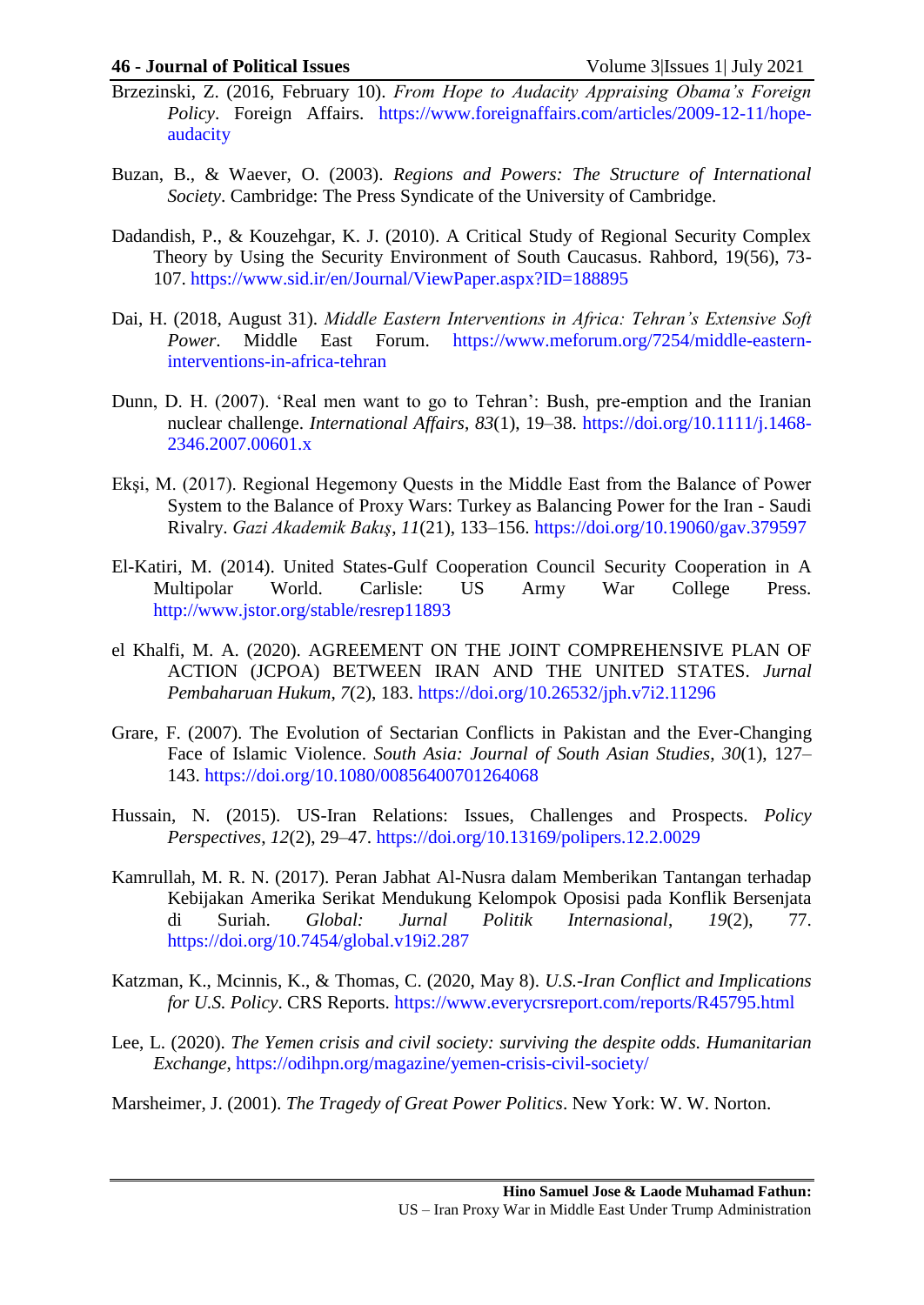- <span id="page-11-2"></span>Mirhosseini, S. M. (2014). Evolution of Dual Containment Policy (the Policy of Clinton's Administration - Clinton's Doctrine) in the Persian Gulf. *Sociology and Anthropology*, *2*(3), 106–112.<https://doi.org/10.13189/sa.2014.020305>
- <span id="page-11-7"></span>Moin, B. (1999). *Life of the Ayatollah*. New York: Thomas Dunne Books.
- <span id="page-11-11"></span>Morgan, C. (2015). US - Iran Relations: A History of Covert Action and a Promising Future. The Cohen Journal, 2(1). Diambil kembali from <https://digitalcommons.library.umaine.edu/tcj/vol2/iss1/1>
- <span id="page-11-4"></span>Mumford, A. (2013). *Proxy Warfare: War and Conflict in the Modern World*. Cambridge: Polity Press.
- <span id="page-11-8"></span>Naghizadeh, M. (2019). Rivalry Through Proxies: How Iran and Saudi Arabia Compete For Regional Influence. St Antony's International Review, 137-153. https://www.researchgate.net/publication/335977824 Rivalry through proxies How I [ran\\_and\\_Saudi\\_Arabia\\_compete\\_for\\_regional\\_influence\\_-](https://www.researchgate.net/publication/335977824_Rivalry_through_proxies_How_Iran_and_Saudi_Arabia_compete_for_regional_influence_-_St_Antony) [\\_St\\_Antony's\\_International\\_Review](https://www.researchgate.net/publication/335977824_Rivalry_through_proxies_How_Iran_and_Saudi_Arabia_compete_for_regional_influence_-_St_Antony)
- <span id="page-11-1"></span>Nakhavali, M. (2013). Diplomatic, Consular and Political Relations Between Iran and United States. European Scientific Journal,  $9(14)$ , 49-63. <https://eujournal.org/index.php/esj/article/view/1069/1103>
- <span id="page-11-6"></span>Nuruzzaman, M. (2012). Conflicts between Iran and the Gulf Arab States: An Economic Evaluation. *Strategic Analysis*, *36*(4), 542–553. <https://doi.org/10.1080/09700161.2012.689512>
- <span id="page-11-12"></span>Nye, J. (2010, June 14). *East Asian Security: The Case for Deep Engagement*. Foreign Affairs. [https://www.foreignaffairs.com/articles/asia/1995-07-01/east-asian-security](https://www.foreignaffairs.com/articles/asia/1995-07-01/east-asian-security-case-deep-engagement)[case-deep-engagement](https://www.foreignaffairs.com/articles/asia/1995-07-01/east-asian-security-case-deep-engagement)
- <span id="page-11-9"></span>Qurtuby, S. A., & Aldamer, S. (2020). Terrorism and Counterterrorism in Saudi Arabia. *Contemporary Review of the Middle East*, *8*(1), 56–76. <https://doi.org/10.1177/2347798920976286>
- <span id="page-11-10"></span>Rahman, M. (2020). CURRENT PHENOMENON TENSION OF THE UNITED STATES AND IRAN IN THE MIDDLE EAST. *Journal of Islamic World and Politics*, *4*(1), 31–47.<https://doi.org/10.18196/jiwp.4143>
- <span id="page-11-13"></span>Ramsey, M. D. (2016). Evading the Treaty Power?: The Constitutionality of Nonbinding Agreements. *FIU Law Review*, *11*(2).<https://doi.org/10.25148/lawrev.11.2.9>
- <span id="page-11-3"></span>Rauta, V. (2018). A structural-relational analysis of party dynamics in proxy wars. *International Relations*, *32*(4), 449–467.<https://doi.org/10.1177/0047117818802436>
- <span id="page-11-0"></span>Roberts, D., & Borger, J. (2017, December 1). *Obama holds historic phone call with Rouhani and hints at end to sanctions*. The Guardian. [https://www.theguardian.com/world/2013/sep/27/obama-phone-call-iranian-president](https://www.theguardian.com/world/2013/sep/27/obama-phone-call-iranian-president-rouhani)[rouhani](https://www.theguardian.com/world/2013/sep/27/obama-phone-call-iranian-president-rouhani)
- <span id="page-11-5"></span>Sauer, T. (2007). *Coercive Diplomacy by the EU: The Case of Iran*. The Hague: Netherlands Institute of International Relations 'Clingendael'.